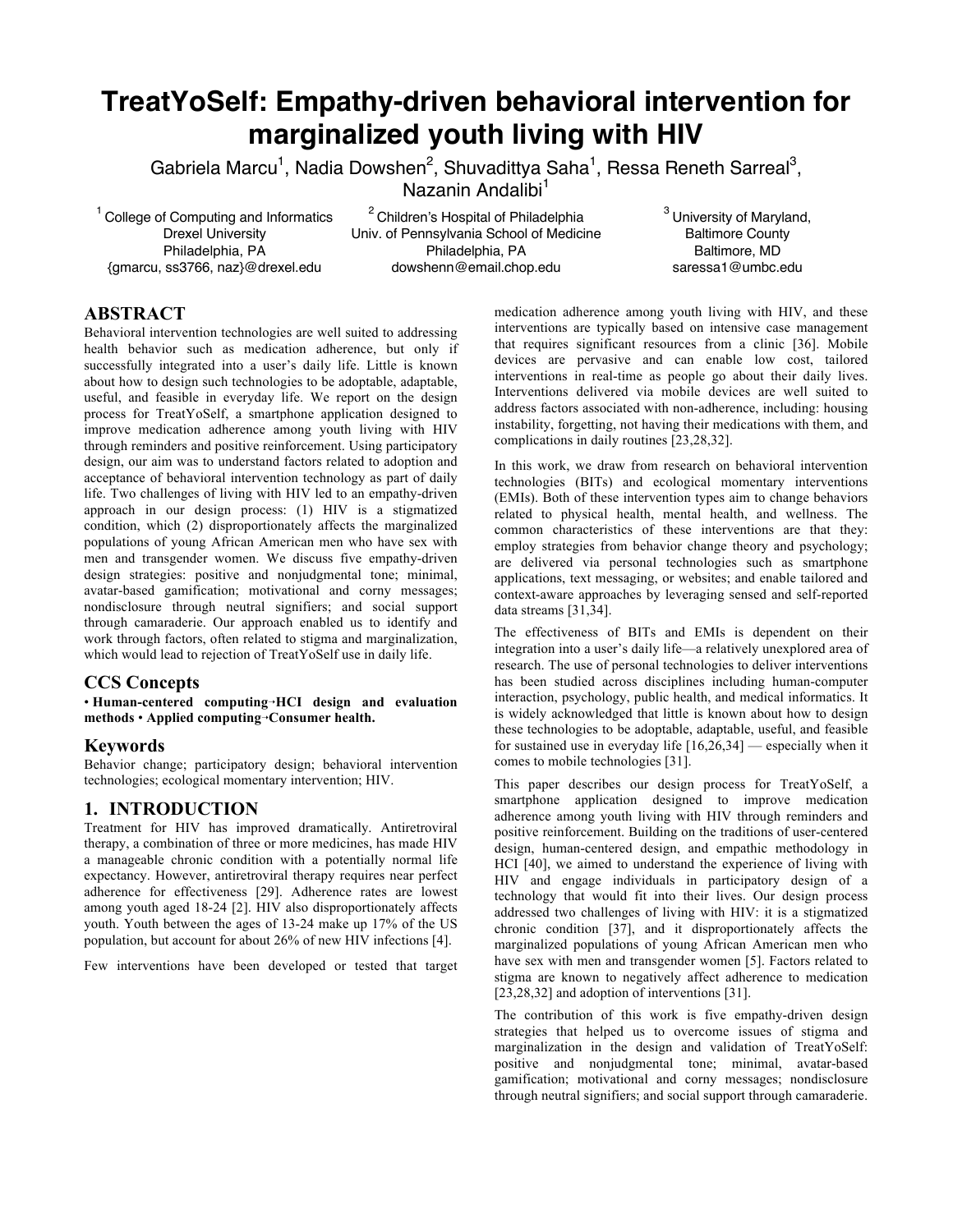Our empathy-driven strategies elicited more enthusiasm toward TreatYoSelf than has been reported from traditional user-centered design for youth living with HIV [10,11,31]. For example, other work focused significantly on participant concerns about privacy and indicated a reluctance to use technology that would require them to report sensitive health information or share it with others [31]. Our design strategies enabled us to move past these barriers and validate the design of TreatYoSelf with end users. These findings have implications for understanding and overcoming rejection of potential features due to stigma and marginalization, which are experienced by many populations that could benefit from pervasive technologies for health and wellness.

# **2. RELATED WORK**

In this section, we describe what is known about designing BITs, the extant literature on EMIs specifically for youth living with HIV, and the role of stigma and disclosure in the acceptance of these interventions. In the rest of the paper, for purposes of clarity and generalizability of our findings to a broader range of interventions, we refer to the broader category of BITs, though TreatYoSelf can be considered an EMI because it is a pervasive mobile technology designed to be incorporated into daily life.

# **2.1 Behavioral intervention technologies**

BITs are personal technologies that address physical health, mental health, and wellbeing [34]. BITs deliver interventions based on behavioral and psychological strategies via technologies such as smartphone applications, text messaging, and websites [26]. Common behavioral strategies used in BITs include goalsetting, rewards, self-monitoring, and feedback [27,34]. Behavioral and psychological strategies can inform the design of BITs, but on their own do not provide clear guidance for development or evaluation of BITs [20,26].

In HCI research, Klasnja *et al*. argue that the development of novel BITs should aim to improve our understanding of people's experiences with the technology, including why and how an intervention is working [20]. Our work on TreatYoSelf follows this approach, and we contribute to a broader understanding of how to integrate BITs into everyday life, particularly with the added complexity of users living with a stigmatized condition.

Schueller, Mohr, and colleagues note that clinical researchers often develop BITs by translating existing interventions into a digital form, rather than leveraging the affordances and capabilities of technology for novel intervention delivery [26,34]. Clinical researchers developing interventions for youth living with HIV have identified the potential of mobile technologies, but our review of the literature (discussed in the following section) reveals largely SMS-based interventions. In this work, we combined HCI and clinical perspectives in a multidisciplinary team to develop TreatYoSelf, which is to our knowledge the first smartphone application for youth living with HIV.

# **2.2 Ecological momentary interventions for HIV**

As traditional, clinic-based methods of intervention have failed to increase medication adherence among youth living with HIV, EMIs have emerged as a promising approach to reaching youth in their daily lives and providing real-time interventions that are not resource intensive. Studies have used both daily and weekly unidirectional, standardized SMS medication reminders for HIV positive individuals in low-resource settings (e.g., [30]). Recent studies also show promise of interactive SMS medication reminders among youth living with HIV, including feasibility, initial efficacy, and high satisfaction scores [11,14].

There is growing interest in leveraging smartphone capabilities for interactive, tailored, and context-aware interventions for youth living with HIV, but none have yet been developed. A recent review of the literature on SMS interventions for health behavior change noted that interactivity and tailoring of messages were associated with higher retention rates in multiple studies [7]. Ramanathan *et al*. elicited the preferences of youth living with HIV toward potential features of smartphone-based interventions; participants voiced interest in interactivity; ability to control the reminder content, timing, and location; limited data sharing; and incentivization to reduce the burden of self-reporting daily health data [31]. Interestingly, their participants showed little interest in two features typically highly valued in EMIs: feedback and social support [31]. Our participatory design process therefore focused on these themes in order to understand their acceptability to youth living with HIV.

# **2.3 Stigma and disclosure**

People living with HIV face significant stigma [37], and as such many keep their diagnosis a secret [32]. The stigma associated with HIV leads to additional problems such as not screening for HIV, not seeking health care, psychosocial health (e.g., depression, self-esteem), and sexual risk behaviors [13]. Some even skip taking their medications due to fears of unwanted disclosure of HIV status and the stigma associated with disclosure; when they do take their medication, many have to hide their medications, plan ahead, and make considerable lifestyle changes [32]. Withholding information about stigmatized identities may also lead to health problems if one is not attending to physical or emotional needs or not adhering to treatment [15].

Disclosure of HIV positive status can be intentional or unintentional [17]. A person living with HIV might intentionally decide to disclose this information with other people, might decide to not disclose it to others and "pass" as someone without the stigmatized condition when it is concealable, or this information could involuntarily be disclosed to other people through other means (e.g., if someone else reveals the diagnosis). Although disclosure of stigmatized identities or significant negative life events could be helpful due to the potential for receiving social support from confidants, many times when these disclosures happen, the responses are not supportive and as such lead to more isolation and reduced wellbeing [3].

Ramanathan *et al*.'s [31] focus group findings indicated that nondescript wording, anonymized data for sharing, password protection, and control over location tracing were key privacyrelated factors for youth living with HIV. In a survey study, Dowshen *et al*. [10] found that disclosure concerns are more prevalent compared to other forms of HIV-related stigma, such as personalized stigma, public attitudes, and negative self-image.

# **3. METHODS**

We developed TreatYoSelf through participatory design. We applied the patient-clinician-designer framework, involving all three stakeholders in a participatory design process that has been shown to generate a design that is feasible for everyday use and viable for a clinical trial [12,25]. The multidisciplinary research team was comprised of HCI researchers with experience developing pervasive technologies for chronic conditions, and clinical researchers with expertise developing interventions to improve medication adherence of youth living with HIV.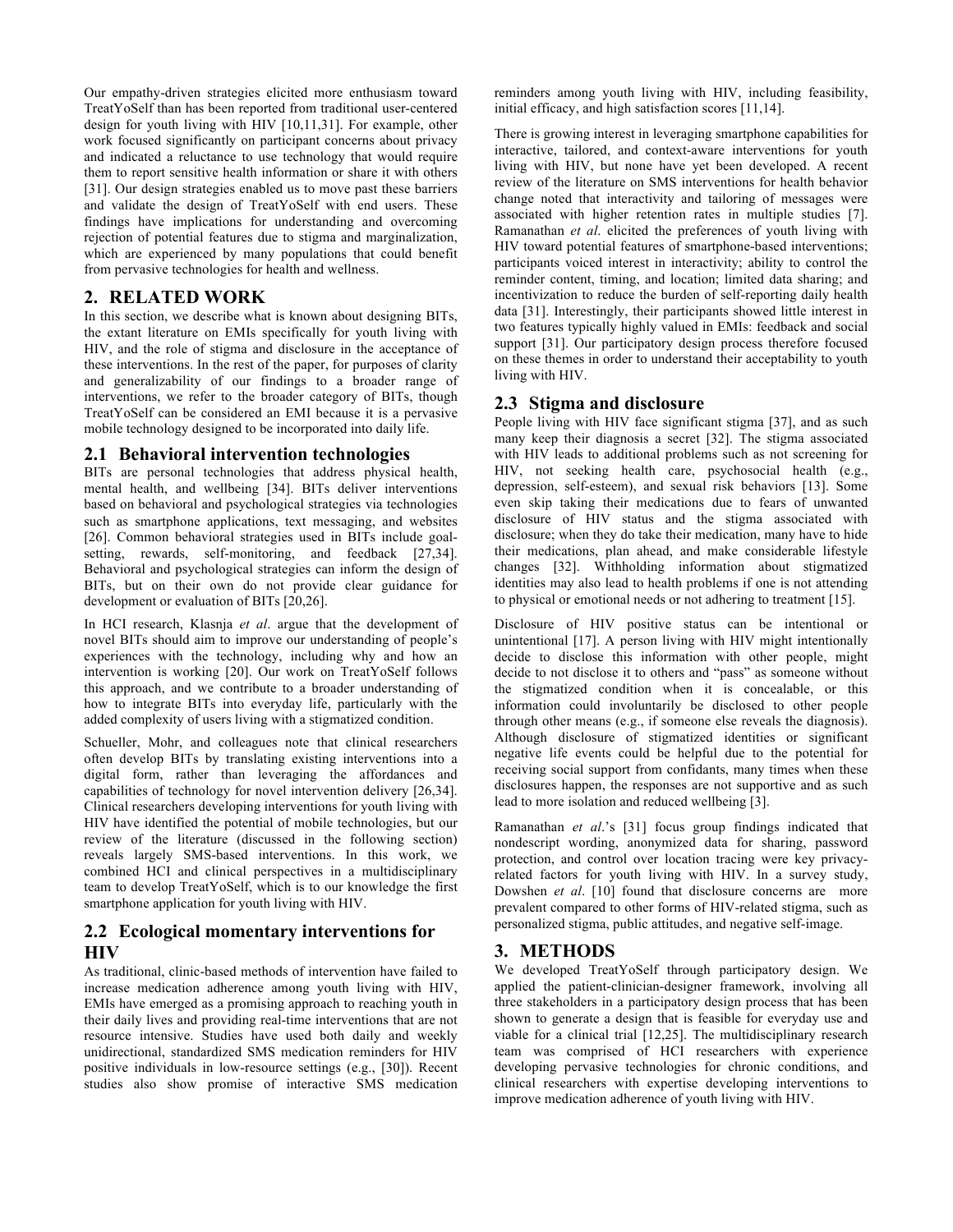We recruited patients for participatory design workshops through an adolescent clinic that provides care to youth who are HIV positive. The clinic is housed at a large pediatric academic hospital, which commonly involves patients in research studies. Demographic information in Table 1 indicates that our sample is representative of youth living with HIV in the U.S. [4,5].

#### **Table 1. Participant demographics (N=12)**

| 2 formative participatory design workshops $(N=10)$ |                                                                                                                      |
|-----------------------------------------------------|----------------------------------------------------------------------------------------------------------------------|
| Mean age (SD, range)                                | 21 (1.7, 18-24)                                                                                                      |
| Race                                                | 90% African American<br>10% Bi-racial/Multi-racial                                                                   |
| Gender                                              | 90% Male<br>10% Trans woman/girl                                                                                     |
| Highest level of<br>education completed             | $10\%$ $10^{th}$ grade<br>$10\%$ 11 <sup>th</sup> grade<br>60% High school graduate<br>20% 2 year Associate's degree |
| Current housing status                              | 40% Own/share house<br>50% Parent's/other family's<br>home/apartment<br>10% Transient                                |
| Smartphone type                                     | 60% Android<br>$40\%$ iOS                                                                                            |
| 1 final participatory design workshop $(N=3)$       |                                                                                                                      |
| Mean age (SD, range)                                | 22.7 (2.08, 21-25)                                                                                                   |
| Race                                                | 100% African American                                                                                                |
| Gender                                              | 66.7% Male<br>33.7% Other                                                                                            |
| Highest level of<br>education completed             | 100% High school graduate                                                                                            |
| Current housing status                              | 33.3% Own/share house<br>66.7% Own/share apartment                                                                   |
| Smartphone type                                     | 100% Android                                                                                                         |

Two formative participatory design workshops engaged 10 youth living with HIV in discussing mockups and initial ideas for features, based on the literature. These workshops were led by clinical researchers on our team, who asked participants about their barriers to medication adherence, and their preferences for the design of a smartphone app to help them with medication adherence. Results from these workshops informed design work over three months, during which the research team met weekly to iterate on design mockups and features by combining their technical and clinical expertise. Clinical researchers involved in this design work also included a young adult living with HIV.

After developing a partially functioning prototype, we held an additional participatory design workshop, with 3 youth living with HIV (one of whom had participated in a formative workshop), to validate the prototype and obtain another round of input for the final design. This workshop was led by HCI researchers on our team, who gave a prototype to each participant to test during the workshop, and described additional functionality that was not yet fully developed. Data from this workshop, including observed usability problems and opinions or feedback expressed by the participants, was discussed by the research team and incorporated using another round of rapid iteration on design mockups that informed development of TreatYoSelf.

All workshops were recorded and transcribed; two members of the research team also took notes. Transcriptions and notes from all workshops were analyzed together. Four members of the research team were involved in inductive thematic analysis of these data, and discussed emergent themes iteratively during data analysis. Participant codes were used during all note taking and data analysis to protect confidentiality; all names in this paper are pseudonyms assigned to participant codes.

### **4. FINDINGS**

The design of TreatYoSelf was validated and finalized when workshop participants could pick up and use TreatYoSelf with no training, and they also indicated an interest in adopting it. Features or aspects that had previously elicited negative, confused, or ambivalent reactions were iterated upon or removed, until the final design had no major issues. Regarding the final design of TreatYoSelf (see Figure 1), participants were enthusiastic and told us they were looking forward to it becoming available. For example, when participants were interacting with their prototypes during the last workshop, their opinions included *"I just wanna know when it's comin' out, for real, because I really would use it"* (Christopher) and *"I wouldn't put it down; I would download it to my phone"* (Gabriel).

We discuss our empathy-driven approach around four themes that emerged during our design process: (1) positive and nonjudgmental tone, (2) minimal, avatar-based gamification, (3) motivational and corny messages, (4) nondisclosure through neutral signifiers, and (5) social support through camaraderie.

#### **4.1 Positive and nonjudgmental tone**

Prior work has revealed privacy concerns with EMI collecting or sharing information about sexual behaviors, HIV positive status, or other sensitive health data—such features were found to be a burden to users and a barrier for adoption [31]. Strategies included reducing burden of self-report activities on users and providing financial incentives to promote adoption [31]. In this work, we explored what functionality might be perceived as judgmental in order to find alternate approaches that would be acceptable and engaging to youth living with HIV. We found that an informal tone was preferred to one focused on formality, credibility, and authority, because it resulted in TreatYoSelf being perceived as positive and nonjudgmental.

### *4.1.1 The stigma and judgment of living with HIV*

Formative workshops revealed the types of features that participants felt triggered the stigma and judgment they experience living with HIV. For example, the following discussion resulted from our suggestion that the app could learn what leads a user to have unsafe sex, and then provide contextaware cues to promote practices like condom use (although the primary purpose of the app is medication adherence, we initially explored secondary goals):

*Anthony: "Mm-mm. No, because that's stigmatizing. No. You ain't about to do that."*

*Tyler: "That'd be like you judging me, like no."*

*Anthony: "Because last time you went to this bar, you got a little messy. No."*

*Isaiah: "Yeah, like I don't know, something like reminders of safe sex I think would be great, but just to tell me, like, hey—"*

*Jayden: "Yeah, not asking how many times."* 

*Isaiah: "—Yeah, how many times."*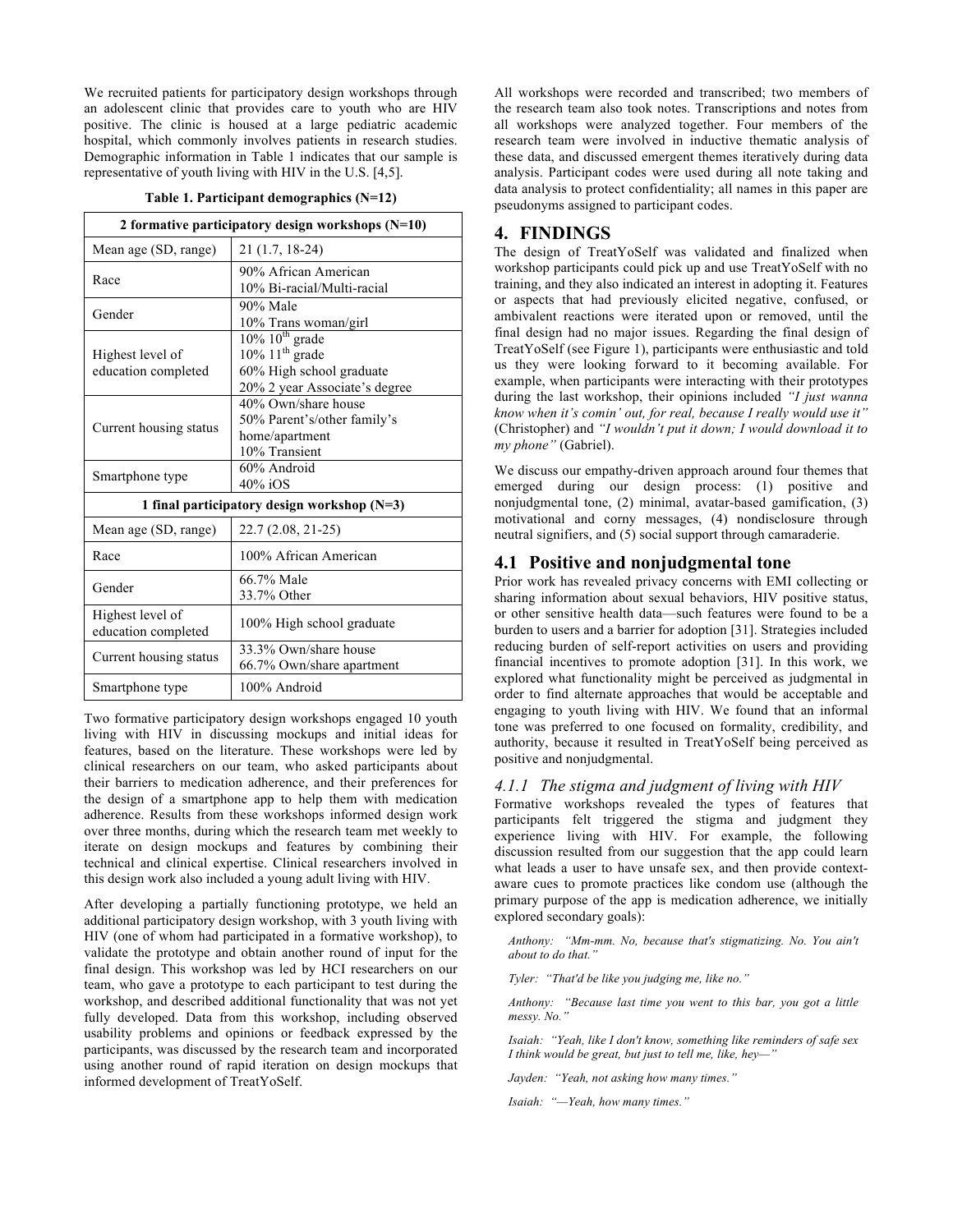*Jayden: "And they're going to think you're a [inaudible] because you're gonna post like 19 times that you used a condom in one day."*

This discussion is an example of the strong reactions that participants sometimes had, collectively, around features that would potentially track their sexual activity or respond to it. This finding is in line with other research on the preferences of youth living with HIV [31], and led us to two implications. First, we highlight that an intervention related to sexual activity and safe sex practices remains very challenging to design for youth living with HIV, and requires further empathy-driven investigation to determine acceptable approaches. Second, we came to understand the importance of ensuring that an app is not perceived as judging the behaviors that it aims to change, especially when it concerns a stigmatized condition like HIV.

#### *4.1.2 The appeal of positivity*

In our final design, the positive tone of TreatYoSelf starts with the name itself, which is a play on words meaning both to provide self-treatment and to treat oneself to a reward. The aesthetics of the app also underscore this tone, for example with cartoon-like avatars (see Figure 1). We also used playful, warm colors like purple rather than cooler tones that are used to connote a more serious tone in interfaces when trustworthiness is key (e.g., online banking) [19]. Participants responded well to the name and tone in the final workshop. Without being prompted, they pointed out that they liked the name, its positivity, and its spelling. They immediately picked up on the double meaning.

Some of the most glowing reviews of our final design referenced its positivity. Participants believed our approach in this design would be able to reach a lot of youth. Christopher identified the potential positive impact of TreatYoSelf, saying *"this is a good thing"*. When we asked the group if they knew someone who wouldn't use TreatYoSelf, they admitted that they did, but said *"if you can't reach them through this, because it's positive, then what can you do"* (Christopher). They highlighted the positive tone as likely to appeal to the largest number of youth, and they could not think of any suggestions for how we could increase our likelihood of reaching more. Xavier felt that TreatYoSelf would be adopted by those who were open to behavior change, or as he put it, *"if you actually care about treating yourself"*.

#### *4.1.3 Informal but still credible*

Interestingly, participants did not question the credibility of the app nor feel that it trivialized their condition, suggesting that we struck an appropriate level of informality. Participants said they would want the app to provide education and resources such as information about their medication, or myths about HIV. These design ideas suggest that the informal and friendly tone of TreatYoSelf would not hinder its credibility or its effectiveness in delivering important health information.

# **4.2 Minimal, avatar-based gamification**

It is common for BITs to provide useful ways to review data so users can reflect on their progress, and receive informational feedback or rewarding incentives that encourage positive health behaviors. An often used approach to designing these aspects is gamification, with visualizations and metaphors such as a fish tank [22], garden [8], and virtual pet [18,21]. Although this approach has been accepted by users in interventions for physical activity [8,22,33], eating behavior [18], and asthma selfmanagement [21], there is evidence that it is not appropriate for particularly stigmatized conditions. Marcu *et al*. attempted to introduce similar gamification during participatory design with



**Figure 1. Home screen of the TreatYoSelf Android interface.**

individuals receiving outpatient treatment for bipolar disorder, but participants reacted negatively, saying *"I do not want my illness to be reduced to a game"* [25].

*4.2.1 Avatar puts focus on the user, not the condition* We aimed to use gamification sparingly and strategically. A customizable, cartoon-like avatar is the primary graphic element, intended to create focus on the user rather than their condition (Figure 1, top right). The avatar is the most engaging and gamelike component of the interface. Our design's focus on the avatar was also based on evidence that avatars provide selfrepresentation that can make interventions more effective [9,41].

Formative workshops identified the avatar as a favored potential feature, which aligns with prior research on designing BITs for youth [9]. During final workshop, despite the fact that our prototype was still buggy, participants enjoyed interacting with the avatar by changing its skin color, hair, eyes, mouth, and shirt. Some said they would be likely spend a lot of time playing with the avatar, and requested a wider variety of options for customization, including a full-body avatar to dress. We also proposed that a full-body avatar could be animated, for example to dance, and participants liked the concept.

The positive responses to the avatar, especially compared to negative reactions reported in other work designing BITs for stigmatized conditions [25,31], indicate significant potential for avatar-based gamification. Our findings suggest that avatars should be highly customizable (e.g., skin color, hair, eyes, mouth, clothing), should provide exclusively positive representations of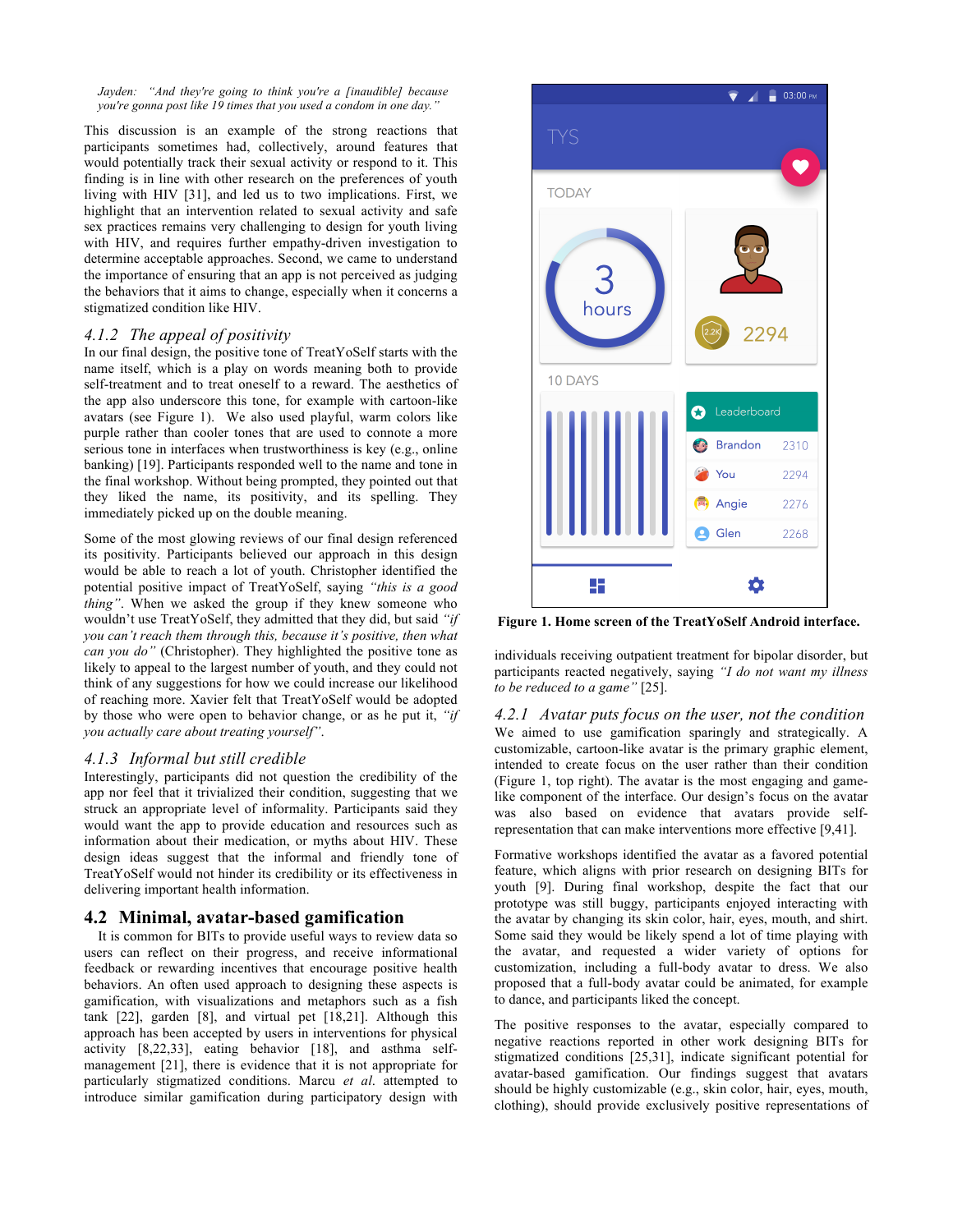the user and their progress (e.g., smiling and dancing, rather than sad or suffering), and can be used to deliver rewards and reinforcers (e.g., earning a new clothing item or accessory, watching the avatar wink or dance). Participants did comment, however, on the avatar looking dated and not modern enough examples of preferred avatars were characters from The Sims video games and the Nintendo Wii console.

#### *4.2.2 Points and streaks as rewards*

Rewards, or incentives, have been identified as important aspects of BITs [34], including those for youth living with HIV [31]. However, it was unclear how we could appropriately incorporate rewards while keeping gamification to a minimum. Designers on the team recommended straightforward representations of data for self-monitoring, and patient participants also requested basic graphs of their data. Examples of straightforward data include: the amount of time left until the next dose (Figure 1, top left); a calendar with week, month, and year views of adherence data (Figure 1, bottom left shows 10 days of data).

However, clinicians saw significant potential in providing pointbased rewards for medication adherence, particularly to encourage the consistent adherence that makes medication more effective. We built on the success of the avatar to incorporate these rewards. A running point total is shown below the avatar (see Figure 1, top right), and points earned can be exchanged for new clothing or accessory items for the avatar. Users earn points each time they take their medication, and the maximum possible number of points are earned if they report taking the medication on time, at the same time each day. Streaks are also rewarded with additional points, if the users report taking their medication on consecutive days without missing a dose.

Participants responded positively to these rewards. The acceptance of these features indicates that some gamification is appropriate when designing for stigmatized conditions, perhaps as a result of our focus on the user, rather than their condition, through the custom self-representation of an avatar. Further, we believe acceptance of this reward system can also be explained by our approach of designing a positive and nonjudgmental intervention. The reward system applies exclusively positive reinforcement (i.e., points are not taken away), without focusing on undesired behaviors (e.g., missing a dose of medication).

# **4.3 Motivational and corny messages**

Prior work with text message reminders for medication adherence among youth living with HIV showed that allowing users to personalize messages increased their effectiveness in improving self-reported adherence [11]. Our design process elicited additional guidance for designing messages to appeal to youth living with HIV. Whether the content of messages was predetermined or customizable, participants wanted the tone to be motivational and inspirational—some even used the term "corny".

Initially, participants rejected the idea of notifications that would remind them to take their medication, saying it was unnecessary because they always remember to take their medication: *"I don't want no notification. Wait, notify me about what, what time to take my medicine? Like I should know that by now. Like, I'm grown now"* (Isaiah). However, knowing the statistics on low medication adherence among youth living with HIV, we continued to probe about the acceptability of this feature. When we suggested the idea of a customizable message, for example with a song lyric or inspirational quote, participants found the idea more acceptable, with Anthony saying: *"I could see that. That* 

#### *would be cute. But I would probably write profanity to myself, like get your shit together, and I'll remember, like okay"*.

# *4.3.1 "Get your stuff together. Keep your head up."*

Anthony was expressing a desire for the app to accommodate, and even help him through, difficult times when living with a chronic condition like HIV. It is unclear what functionality might be appropriate and effectively address this need, but we found his articulation of this need important to consider. Anthony continued by suggesting a feature he called a mood swing button:

*"Because I often go through like mood swings to where I'm just like sometimes it's like I don't want to take this medicine no more, so I should be able to push a button, like I'm going through it. And then it's like a couple hours later, still like the snooze, it's like I really think you should get your stuff together. So that would be cool."*

We interpret this suggestion as indicative of a desire for TreatYoSelf to provide motivational messaging. For Anthony, motivation appears to mean tough love, as evidenced by his repeated use of the phrase *"get your stuff together"*. However, in a different workshop, participants requested inspirational, positive messages such as *"it's going to be okay"* (Christopher); or *"keep your head up"*, *"here's a smile for today"*, *"if nobody told you, you're beautiful"* (Gabriel). These messages proposed by participants—which sounded like their own positive self-talk provide further evidence supporting our approach of designing TreatYoSelf with a positive tone, and gives further guidance on how an app could be designed to provide the motivation that impacts behavior change. For some users a tough love approach may work whereas others may be more receptive to unconditional love and acceptance. Either way, we found that participants saw messaging from the app as an extension of their own positive selftalk, and therefore TreatYoSelf has the potential to reinforce the motivational messages that users find helpful.

# *4.3.2 "I'm corny like that"*

We were surprised by some of the participants' examples of inspirational messages, because we had attempted to make TreatYoSelf engaging and appealing by avoiding anything that might be interpreted as cheesy. Our design team had eliminated some design concepts containing positive, encouraging imagery and messages when we thought users may find them cheesy.

One design element that we decided to keep and experiment with—despite its high risk of appearing cheesy—was a riddle presented with the medication reminder. When a notification appears to remind the user to take their medication, it displays the riddle "what is the warmest part of any room?". The user must then confirm that they have taken their medication in order to see the answer to the riddle ("the corners, because they're always about 90 degrees"). We expected the riddle to be rejected by participants, and planned to ask for suggestions of alternative messages or graphics that would be motivating.

Unexpectedly, participants liked the riddle, with Gabriel admitting: *"I'm corny like that"*. We interpret this acceptance as relating to the participants' need for positivity. Considering initial rejections of the concept of a medication reminder and claims that participants always take their medication, our findings indicate participants may have felt judgment or pressure, especially in the context of societal pressures on youth. There was an interesting shift in a later workshop, as reactions were very different when the feature was presented to them in the form of a cheesy riddle. A cheesy riddle may have helped to keep the tone light and nonjudgmental, and apparently without participants feeling that it made light of their condition. It was this riddle feature that elicited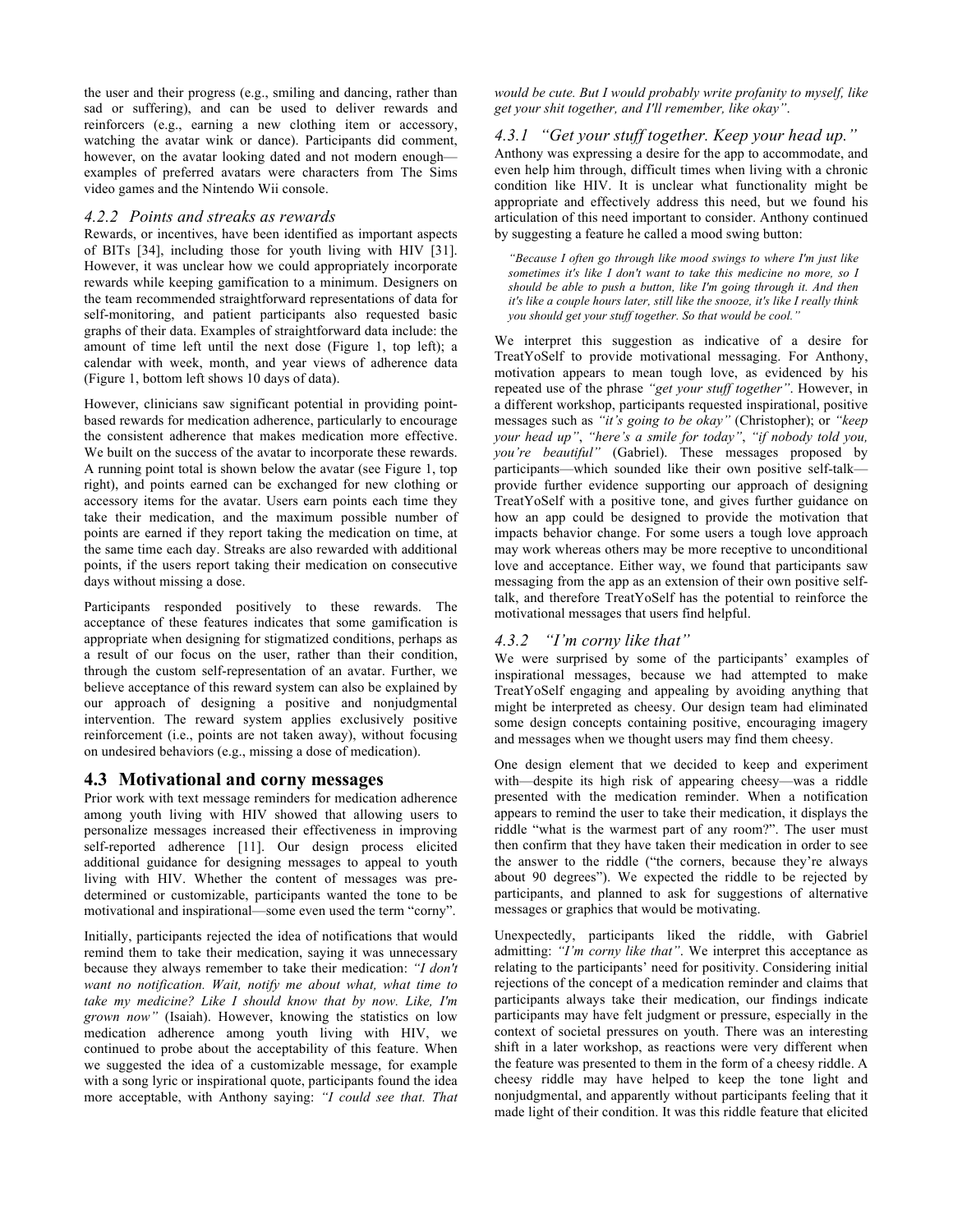the suggestions of inspirational messages discussed above (Section 4.3.1). Participants therefore embraced the concept of corniness, perhaps as a way of adding to the positive, nonjudgmental tone of TreatYoSelf (Section 4.1).

#### *4.3.3 A heart-shaped social support button*

The acceptance of a pink heart on the TreatYoSelf interface indicates that users embrace some potentially corny visuals when they promote positivity. Early design discussions included a feature for contacting a close network for social support—a custom list of friends, family members, social workers, or other trusted members of an individual's support system that were easily visible and accessible within the interface, to encourage users to reach out for social support. During initial discussions, we referred to this feature as the "panic button", but as we focused the design more on positivity, the name evolved into the "social support button". Similarly, we avoided a visual design that would represent panic or emergency. We settled on a pink heart icon (see Figure 1, top right) to connote caring and remind the user that they could reach out to a support system that was there to help them. All participants who were shown this feature in the final workshop approved of the design.

### **4.4 Nondisclosure through neutral signifiers**

Similar to other work [31], our formative workshops largely centered around participants ensuring that their condition would not be disclosed. For example, participants discussed what could be seen on their smartphone if someone glanced over at their screen (e.g., the app itself open, the icon on the home screen, a notification), or if someone else was using their phone and might open the app. Participants had diverging concerns about whom exactly they were concerned about disclosing to—friends, family, or strangers. Isaiah said he had a nosy family: *"and then I've got to get into the question game, I hate it. So if they see something, it's going to be a whole different conversation"*. Joshua disagreed, saying it was friends he didn't trust:

*"Your parents ain't going to do anything to hurt you. If that was the case, they wouldn't have birthed you. Friends are the people that you really need to watch out for. … They'll turn around and do it right – stab you in the back. So in my eyes, I think it's friends. Everybody's not to be trusted. Your parents, you're gonna trust them regardless."*

Most participants agreed with Jayden's sentiment that *"somebody's going to ask, well, what is this thing? It keeps popping up"*. Formative workshops therefore often involved recommendations for, as Kevin and Cameron put it, *"something that's not going to draw attention"*—for example, a nonmedical appearance, and language that does not unintentionally disclose their HIV status. Icons were rejected for appearing too *"medical"* or not being *"discrete"* enough. The color red was also associated with HIV/AIDS and therefore avoided.

We addressed concerns about nondisclosure by using neutral signifiers in the design of TreatYoSelf. For example, a simple "it's time!" notification reminds the user to take their medication. Pills, plus signs, and other medical imagery were avoided in the visual design. Participants in the final workshop approved of this neutral design. As they interacted with the notifications, avatar, and other features, they had no concerns about disclosure.

Interestingly, despite the concerns in formative workshops about an HIV-related app drawing attention, the engaging aspects of TreatYoSelf were so appealing to participants that disclosure was less of a problem for them. Or, perhaps, they were no longer concerned about the app drawing attention because the neutral signifiers would not lead to unintentional disclosure. They acknowledged that the design might be interesting enough to attract attention, but together they enthusiastically discussed how they could lie to others to avoid disclosure, for example by telling them it was a jogging app:

*Christopher: "I think even if I'm on it, and I'm like duh, duh, duh, duh, (waves phone around without caring who sees it), you still wouldn't be able to like, know."*

*Xavier: "[They wouldn't] be able to, like, tell. What is that? I'm like, girl I been joggin. Checkin my progress. You know."*

*Gabriel: "Right."*

*Xavier: "What's that 2,000? That's the amount I've been walkin. Okay. I'll be gettin my kilometers on."*

*Christopher: "They'll be like what was that?"*

*Gabriel (to himself, pleased): "TreatYoSelf."*

This spirited conversation suggests that the neutral signifiers provided protection against unintentional disclosure, making participants feel both safe and excited about the app's potential. Gabriel even evoked the name of TreatYoSelf, suggesting that not only would the app help him treat himself, but that he could treat himself openly around others without fear of judgment.

# **4.5 Social support through camaraderie**

Social support from similar individuals has been shown to improve medication adherence among youth living with HIV [24], as well as other health behaviors [6]. However, prior work on BITs for youth living with HIV found that there was little desire to interact with others for peer support [31]. Our findings, on the other hand, suggest that there is a significant sense of camaraderie among youth living with HIV, which can be leveraged for social support by fostering positivity and protecting anonymity.

### *4.5.1 Constraining social features for positivity*

Designers, clinicians, and patients involved in the design of TreatYoSelf all agreed that any social features should include constraints that foster positivity and prevent any negative interactions among users. Clinicians wanted to leverage the health benefits of social support by enabling users of TreatYoSelf to engage with one another through leaderboard showing point standing. Displaying point totals would not reveal any specific personal data, yet a leaderboard could encourage the community to provide positive reinforcement to those doing well, and check in on those appearing to be struggling based on their points.

In contrast to other work [31], participants liked the idea of interacting with peers through the leaderboard. We attribute this finding to the level of anonymity TreatYoSelf provides. The leaderboard (see Figure 1, bottom right) displays avatars, point totals, and customizable usernames. Research suggests that people engage in significantly more support seeking in stigmatized contexts such as sexual abuse if they feel more anonymous [1]. Extant computer-mediated communication research indicates that anonymity and the absence of nonverbal cues in computermediated environments facilitates intimate disclosures [38] and increases disinhibition [35]. A major advantage of online support groups compared to offline interactions is the perception that there is less stigma linked to one's status by others in the group because of increased feelings of anonymity [39].

Participants did, however, recommend constraining social features to prevent exploitation and sexual content. All participants agreed with this concern, citing social media sites such as Vine, Tumblr,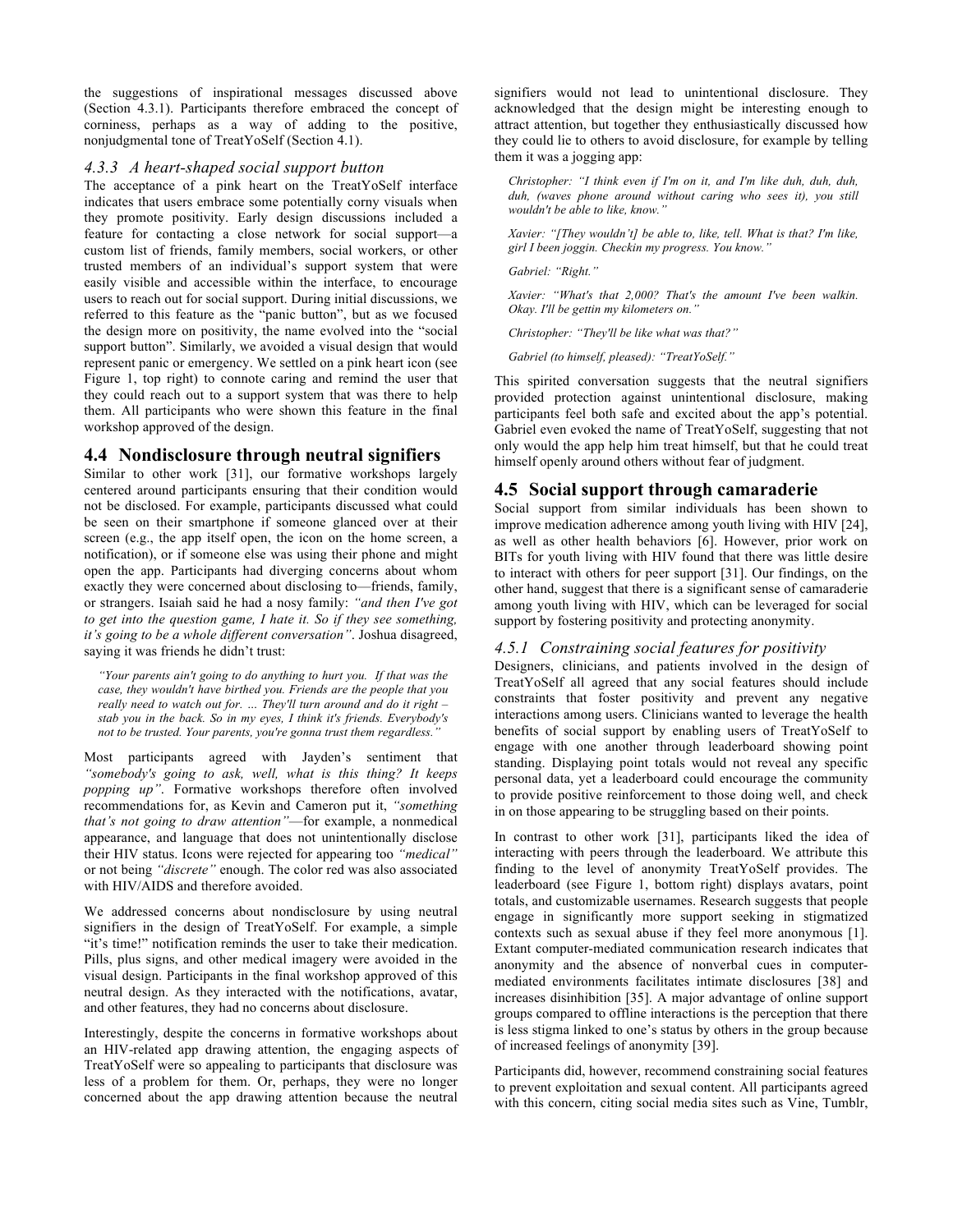and Kick, which have grown to have increasingly explicit content. They identified this as a problem particularly within the gay community: *"Everybody's an at-home porn star now. … I'm just concerned about gays. Like, gays are going to smudge this all up"*  (Xavier). Participants recommended restricting uploaded content to text only, in order to maintain the positive tone of the app: *"Yeah, because this is a good thing. I like it. Yeah, so maybe it can be like a blog, but like no photos, no videos"* (Christopher).

#### *4.5.2 Rewarding and protecting one another*

Our workshop findings indicate that the type of social support participants seek is basic motivation and positive reinforcement; that is, they are not necessarily looking for extensive conversation or an exchange of experiences. While discussing ways to constrain social features, we asked participants what type of simple communication channel could enable TreatYoSelf users to reach out to one another, but restrain communication to only positive messaging. We provided the examples of Facebook's "Like" or "Poke" features. Participants referenced earlier discussions of what they considered motivating for themselves clothing and accessories for their avatar, points, motivational words—and suggested they could give these as gifts to other users. Typically, the design of BITs is focused on the technology providing these reinforcers, but this finding suggests the social aspects of these BITs could facilitate the delivery of behavioral reinforcers among users themselves.

Participants also saw TreatYoSelf as a platform for youth helping one another to engage with care. We observed a sense of camaraderie within the community of youth living with HIV—not only did they want to provide rewards and motivation for one another, but they also wanted to help others get tested, seek out care, and share information about prevention. For example, Anthony said, *"you should also be able to get more points for like taking your friends to like [the clinic] to get tested or whatever, or linking people into care"*. Anthony went on to playfully suggest friendly competition*—"that would be like cool, because I want to be on top, so I'm just letting you know"*—which was in line with the gamification we had incorporated into TreatYoSelf, as well as other work on collaboration for health behavior change [33].

### **5. CONCLUSION**

The effect of BITs on health behaviors is dependent on whether they can be integrated into users' daily lives. However, little is known about what features, content, messages, and tone can help users integrate BITs into their lives for sustainable, long-term use. Moreover, BITs may involve stigmatized conditions or marginalized status, factors that influence users' daily lives and add complexity to designing a user experience. We have addressed these design challenges using an empathy-driven approach in developing TreatYoSelf, a smartphone app aiming to improve medication adherence among youth living with HIV. Our approach helped us overcome initial rejections of potential features, and work with end users to reach a design that was not just acceptable, but comfortable and exciting to participants.

We found that five aspects of our approach to the design of TreatYoSelf elicited positive responses from participants: (1) a positive and informal tone came across as nonjudgmental, helping users feel the technology was a safe space from stigmatization, (2) minimal, avatar-based gamification put focus on the user rather than their condition and formed a good basis for rewards and behavioral reinforcers, (3) motivational and corny messages helped to lighten the tone and replace judgment with an optimistic outlook on living with a chronic condition, (4) neutral signifiers

and visual design protected against unintentional disclosure of their condition, helping the user feel in control and safe while using the app, and (5) a significant sense of camaraderie among the community indicates that social support has significant potential for providing positive reinforcement and motivation, if social features are constrained to protect anonymity and positivity.

Building on the significance of HCI approaches such as humancentered design and participatory design, we assert that an empathy-driven approach is both ethical and effective in designing for everyday life, especially with stigmatized and marginalized populations. Our design process used empathy to not only elicit participant needs and preferences, but also give participants agency and consider their emotional wellbeing. For example, we posit that an emphasis on positivity may help to alleviate concerns around burden and privacy by helping users to cope with the stigma of HIV and therefore perceive the BIT to be nonjudgmental, including as a platform for connecting users to clinicians and peers.

# **6. REFERENCES**

- [1] Andalibi, N., Haimson, O.L., De Choudhury, M., and Forte, A. 2016. Understanding Social Media Disclosures of Sexual Abuse Through the Lenses of Support Seeking and Anonymity. In *Proc. CHI '16.*
- [2] Becker, S., Dezii, C.M., Burtcel, B., Kawabata, H., Hodder, S. 2002. Young HIV-infected adults are at greater risk for medication nonadherence. *Med. Gen. Med.* 4, 3 (2002), 21.
- [3] Bell, P.A. 1978. Affective State, Attraction, and Affiliation: Misery Loves Happy Company, Too. *Personality and Social Psychology Bulletin.* 4, 4 (Oct. 1978), 616–619.
- [4] Centers for Disease Control and Prevention. 2012. Estimated HIV incidence in the United States, 2007–2010. *HIV Surveillance Supplemental Report.* 17, 4 (Dec. 2012). http://www.cdc.gov/hiv/pdf/statistics\_hssr\_vol\_17\_no\_4.pdf.
- [5] Centers for Disease Control and Prevention. 2014. HIV and Young Men Who Have Sex with Men. http://www.cdc.gov/healthyyouth/sexualbehaviors/pdf/hiv\_fa ctsheet\_ymsm.pdf.
- [6] Centola, D. 2011. An Experimental Study of Homophily in the Adoption of Health Behavior. *Science.* 334 (Dec. 2011), 1269–1272.
- [7] Cole-Lewis, H. and Kershaw, T. 2010. Text Messaging as a Tool for Behavior Change in Disease Prevention and Management. *Epidemiologic reviews.* 32, 1 (2010), 56–69.
- [8] Consolvo, S., McDonald, D.W., Toscos, T., et al. 2008. Activity sensing in the wild: a field trial of ubifit garden. In *Proc. CHI '08*, 1797–1806.
- [9] Crutzen, R., de Nooijer, J., Brouwer, W., Oenema, A., Brug, J., and de Vries, N.K. 2013. Qualitative assessment of adolescents' views about improving exposure to internet‐delivered interventions. *Health Education.* 108, 2 (2013), 105–116.
- [10] Dowshen, N., Binns, H.J., and Garofalo, R. 2009. Experiences of HIV-Related Stigma Among Young Men Who Have Sex with Men. *AIDS Patient Care and STDs.* 23, 5 (May 2009), 371–376.
- [11] Dowshen, N., Kuhns, L.M., Johnson, A., Holoyda, B.J., and Garofalo, R. 2012. Improving Adherence to Antiretroviral Therapy for Youth Living with HIV/AIDS: A Pilot Study Using Personalized, Interactive, Daily Text Message Reminders. *J. Med. Internet Res.* 14, 2 (May 2012), e51.
- [12] Faurholt-Jepsen, M., Frost, M., Ritz, C., Christensen, E.M., Jacoby, A.S., Mikkelsen, R.L., Knorr, U., Bardram, J.E.,